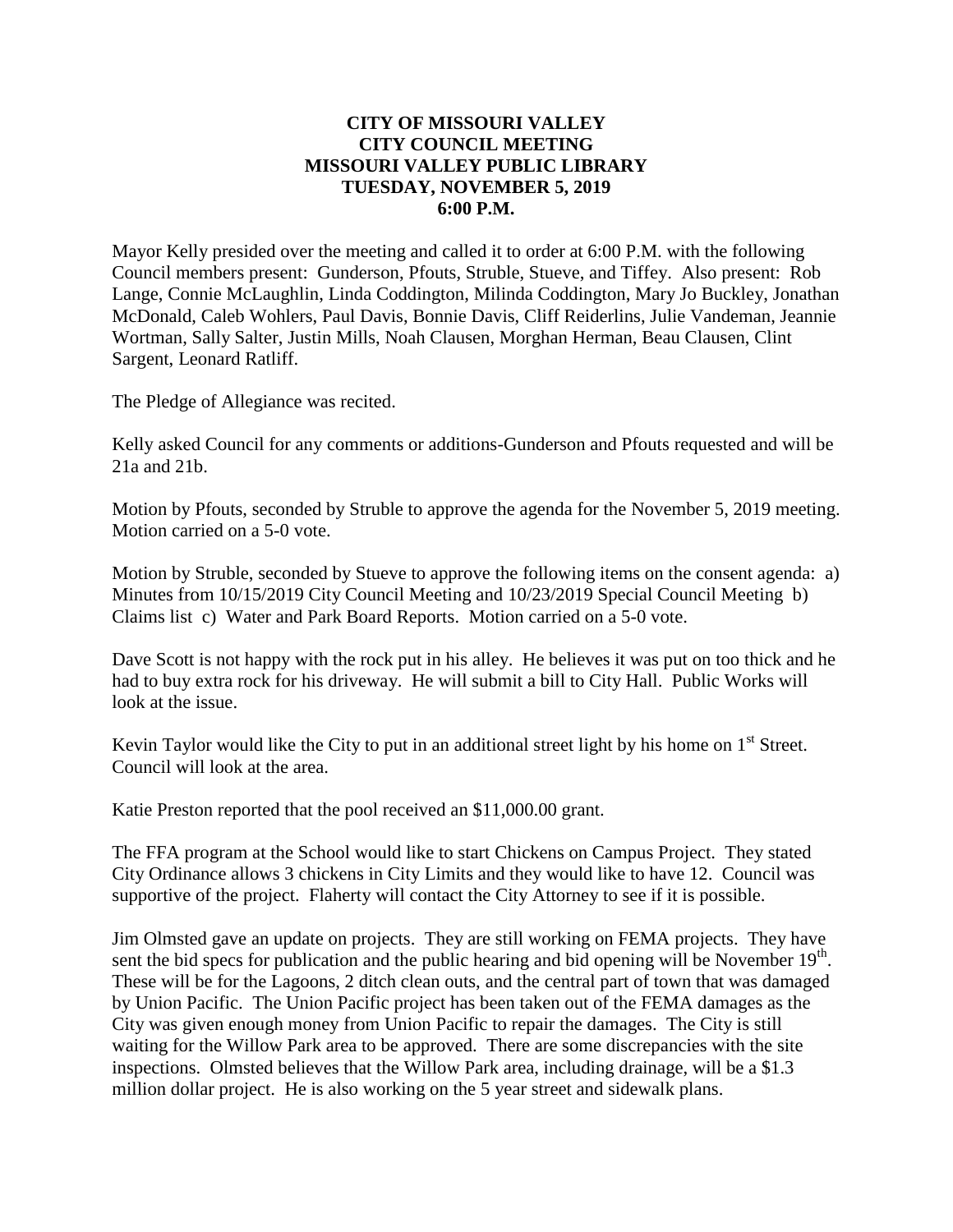Motion by Pfouts, seconded by Tiffey to approve the Infrastructure Flood Recovery Task Orders 2, 3, and 4. Motion carried on a 5-0 vote.

Motion by Pfouts, seconded by Stueve to approve quote from Terracon for Cone Penetrometer Test at the Library in the amount of \$2,090.00. Motion carried on a 5-0 vote.

Bruce Kocher, Library Director, stated that Senator Warren will be at the Library and local author, Nick Bertleson is having a book launch.

Chief Wohlers, Fire Chief, updated the Council on October events. He stated 7 members completed a driver operator course. He has been looking for funding for the Fire Department. He has 3 equipment grants out. The Department received a grant from Casey's.

The Parks Department was unavailable but gave a written report stating they completed the flag poles at the Library, boarded up property the City acquired, winterized the pool, working on picnic tables, helping Street Department haul tree limbs. They would also like a computer at the shop.

Chief Murray, Police Chief, reported that the new patrol car has been ordered but does not know the delivery date. He went over monthly statistics and stated he has been working with the newspaper on a series of articles.

Bob Riesland, Street Superintendent, stated they added to the tube on Granite Street, been cutting low hanging limbs, taking down trees in the ROW, purchased No Parking Signs, and the plow blade has come in. They will be working on the bridge inspection issues and one snow plow is ready for winter.

Jonathan McDonald, People Service, stated the hydrants and flows were tested and they are still discharging the lagoons.

Jeannie Wortman with the Chamber gave an update on past and future events.

Discussion was held on parking in the ROW on  $1<sup>st</sup>$  Street. Council does not want to allow parking in the ROW.

Motion by Pfouts, seconded by Stueve to waive the Park Fees for the Eagle's Club on 06/14/2020 for a Car Show. Motion carried on a 5-0 vote.

Motion by Pfouts, seconded by Stueve to approve the bid from Wolf Tree Service, Tree Bids for Dog Park, in the amount of \$3,600.00. Motion carried on a 5-0 vote.

Motion by Gunderson, seconded by Stueve to approve the invoice from Harrison County Engineer for the culvert and band extension on Granite. Motion carried on a 5-0 vote.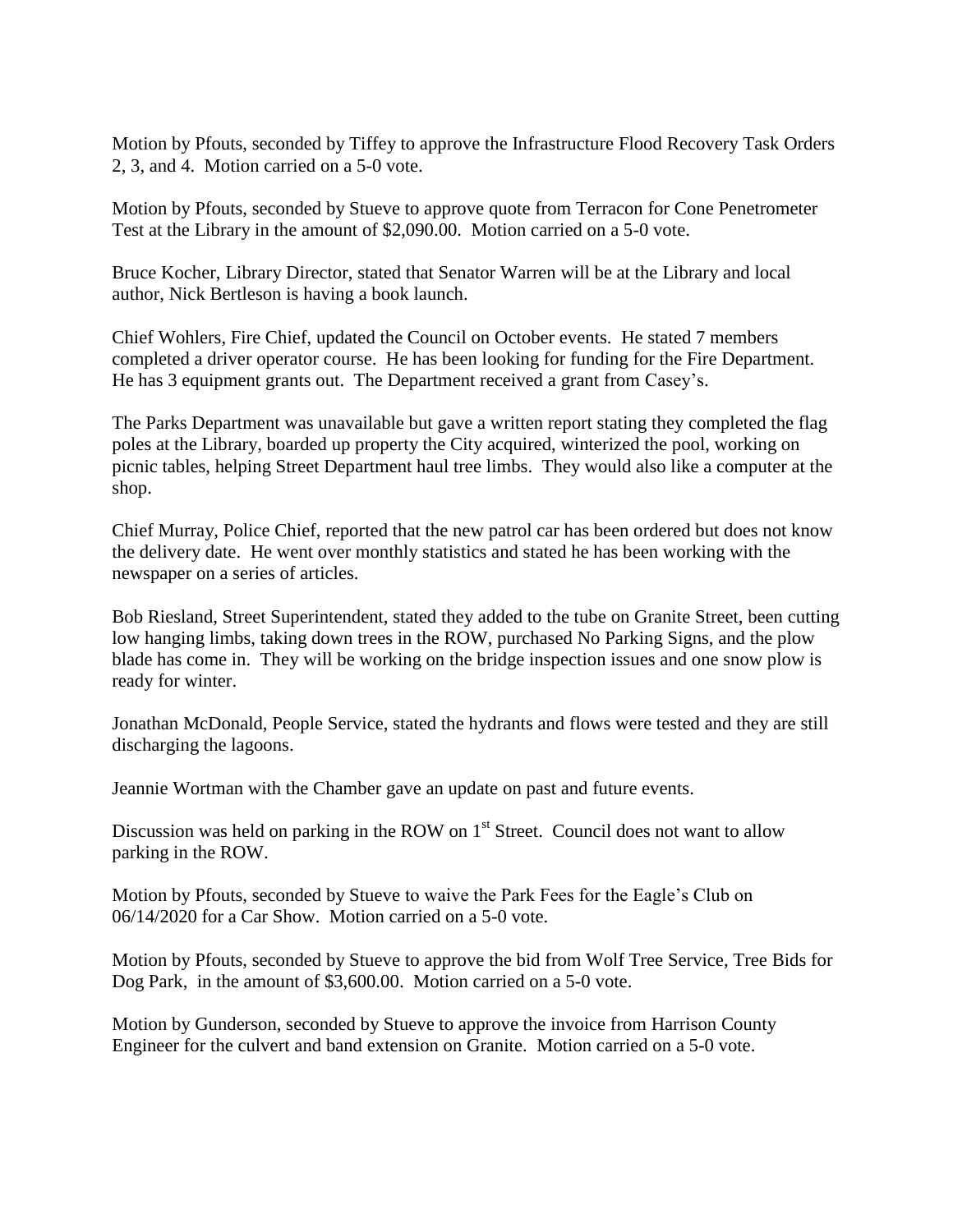Motion by Tiffey, seconded by Gunderson to approve the proposal from MMC Contractors for the Boiler Replacement in the amount of \$29,874.00. Motion carried on a 5-0 vote.

Motion by Tiffey, seconded by Pfouts to authorize the Mayor to sign the Professional Services Agreement for the Diving Board Platform with Burbach Aquatics. Motion carried on a 5-0 vote.

Resolution #19-33 was introduced Approving the Hiring Process Policy. Motion by Pfouts, seconded by Stueve. Motion carried on a 5-0 vote.

Resolution #19-34 was introduced Setting Wage-Non Certified Police Officer. Motion by Struble, seconded by Tiffey. Motion carried on a 5-0 vote.

Resolution #19-35 was introduced Approving the Transfer of Funds from LOST to General. Motion by Pfouts, seconded by Stueve. Motion carried on a 5-0 vote.

Gunderson congratulated American Family Insurance on their upgrades, stated the Verizon building looks nice, and he is going to take down the flags after Veterans Day and put up weather flags.

Pfouts inquired about the school banners and if they would prevent Christmas lights from being hung. Riesland stated the lights are hung on a different side of the pole.

There were no City Clerk comments.

There were no Mayor comments.

Motion by Pfouts, seconded by Stueve to adjourn at 7:00 p.m. Motion carried on a 5-0 vote.

Shawn Kelly, Mayor

Attest: Jodie Flaherty, City Clerk

### **RESOLUTION 19-33**

#### **A RESOLUTION TO APPROVE THE HIRING PROCESS POLICY**

**WHEREAS**, the City of Missouri Valley, Iowa desires to have a hiring process policy; and

**WHEREAS**, the City of Missouri Valley, Iowa, has drafted the following hiring process policy:

- 1. All federal and state laws concerning the hiring process shall be followed.
- 2. The Missouri Valley City Council shall authorize staff to begin the hiring process as soon as possible after learning of an employee's resignation or retirement, if the position is to be filled, to allow for training and/or to keep staff shortages to a minimum.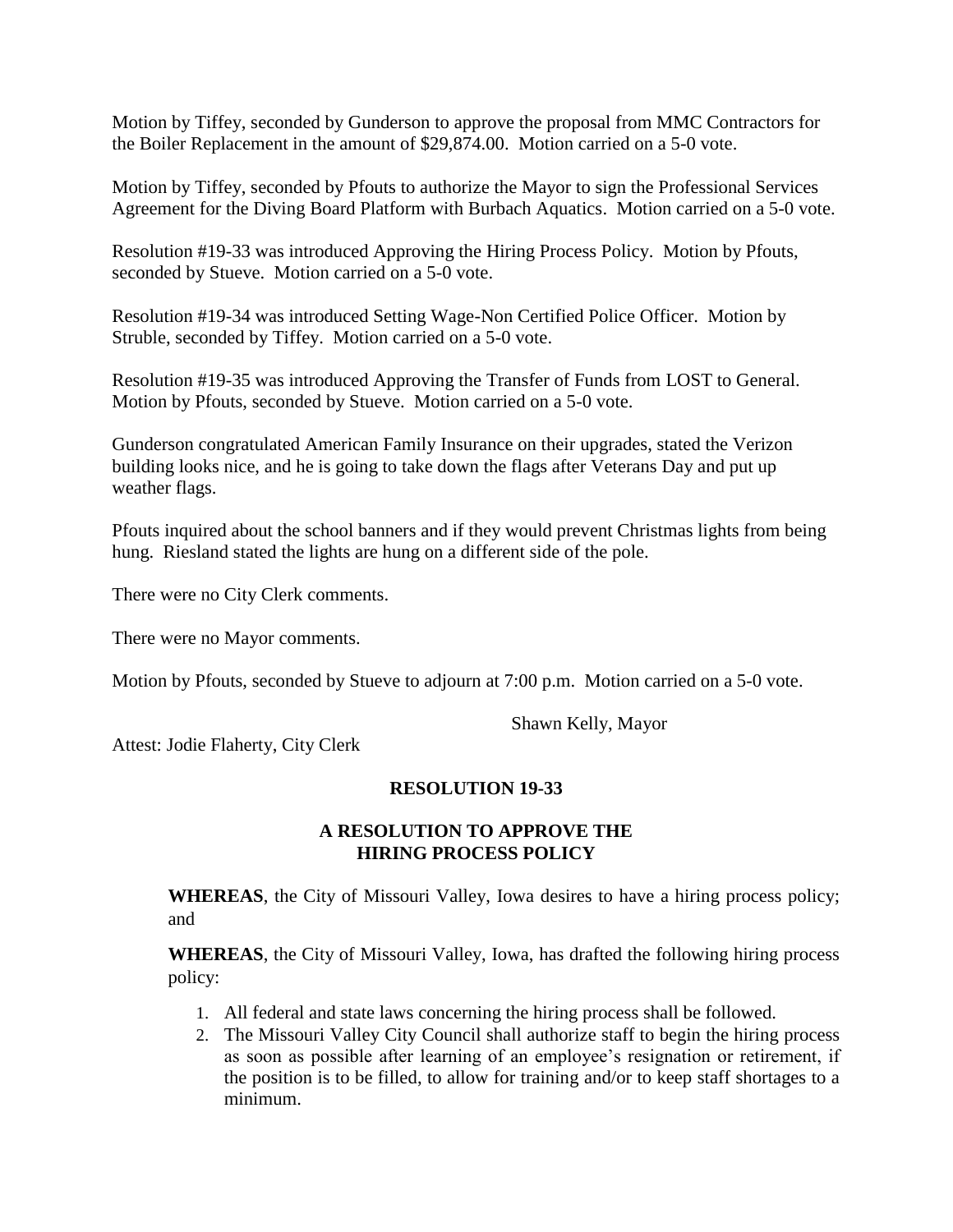- 3. The Missouri Valley City Council shall authorize staff to begin the hiring process when necessary to add staffing positions.
- 4. Open positions shall be posted for a minimum of 10 days according to the Iowa Veteran's Preference Law.
- 5. The Missouri Valley City Council shall set the dates for advertising the open position, the deadline to receive completed applications, and if/where the City of Missouri Valley shall advertise for the open position in addition to the three legal posting locations in the City of Missouri Valley and the City's website. When timing allows, an advertisement shall be placed in the newspaper.
- 6. The Mayor shall establish a hiring committee for this open position. The Committee shall consist of the Mayor, at least one, but not more than two, councilmembers, and any appropriate staff.
- 7. The City Clerk and the position's supervisor shall review and update the job description as needed, before advertising for the position.
- 8. The City Clerk and the position's supervisor shall write the advertisement for the open position.
- 9. The City Clerk and the position's supervisor shall write an informational sheet about the position.
- 10. The City Clerk shall place the advertisement and other documents after they are finalized and as instructed.
- 11. Staff shall make packets of documents for distribution to interested persons and the hiring committee members, both on paper and electronically.
- 12. Staff shall provide information requested to help the hiring committee. This may include, but not be limited to: budget information for the position, comparable wages from area communities or businesses, historical salary information about current or former employees, legal requirements about the hiring process, certification information, and other information.
- 13. To be eligible, a candidate must submit a completed City of Missouri Valley Application for Employment. That and any supporting paperwork may be submitted to Missouri Valley City Hall via email, U.S. mail, in the night drop box, or in person and must be received by the deadline stated in the advertisement.
- 14. Upon receiving a completed City of Missouri Valley Application for Employment, staff shall mark the date and time received on the front.
- 15. After the deadline for submission, staff shall make a list of all of the eligible candidates. This list and the completed applications shall be available to the hiring committee members.
- 16. At all times the candidate must be informed that the Missouri Valley City Council makes all final hiring decisions.
- 17. The hiring committee shall meet as soon as possible to discuss the applications and choose which eligible candidates (if any) they wish to interview, the schedule for the interviews, and other specifics.
- 18. If the hiring committee determines there is a candidate they wish to hire, they shall draft a conditional employment offer to discuss with the candidate.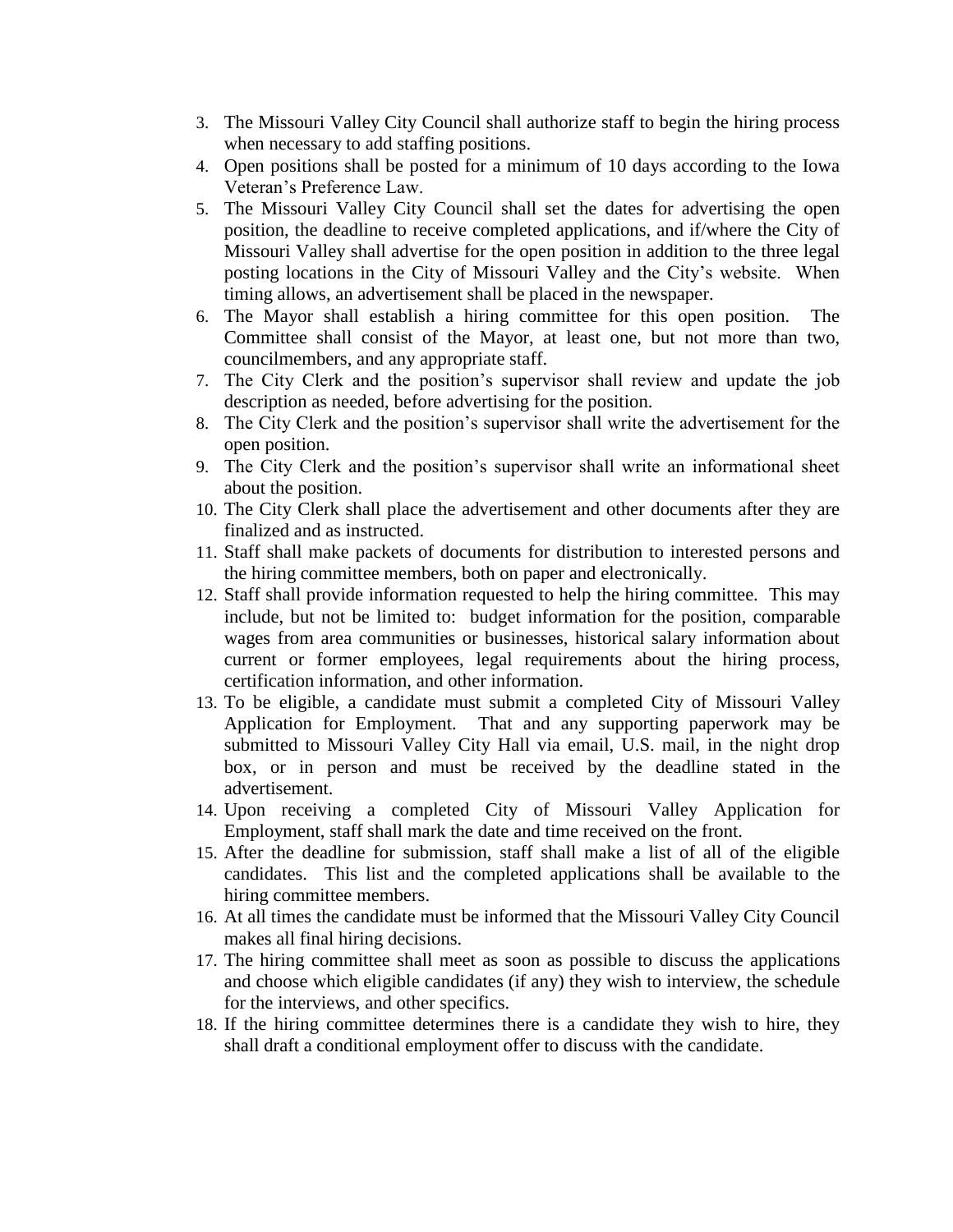- 19. In accordance with federal law, this conditional employment offer must include pre-employment drug screening and on-going participation in a drug screening program if this position requires a Commercial Driver's License.
- 20. Information will be made available to the candidate about benefits and any employee costs for such benefits.
- 21. The hiring committee shall report to the Missouri Valley City Council about their process and, if a candidate is found, make a recommendation for the employment offer. If a candidate is not found, the committee shall make a recommendation of what to do next.
- 22. The Missouri Valley City Council shall make a motion to fill any position, being specific about name, position, start date, status, and rate of pay.
- 23. Once a motion is passed to fill a position, staff will contact the candidate and make the formal employment offer, pending a criminal background check and pre-employment physical. If accepted by the candidate, staff will work to get any necessary tests and forms completed and arrange for the official start date.
- 24. The candidate will attend the first Council Meeting after accepting the employment offer to formally meet Council and answer any questions Council may have.

**NOW, THEREFORE, BE IT RESOLVED,** by the City Council of the City of Missouri Valley, Missouri Valley, Iowa, that they adopt a hiring process policy; and

**BE IT FURTHER RESOLVED,** by the Missouri Valley City Council of the City of Missouri Valley, Iowa, that the Mayor and City Clerk are hereby directed to certify this resolution of approval.

Passed and approved this 5th day of November, 2019.

Shawn Kelly, Mayor

\_\_\_\_\_\_\_\_\_\_\_\_\_\_\_\_\_\_\_\_\_\_\_\_\_\_

ATTEST:

Jodie Flaherty City Clerk

\_\_\_\_\_\_\_\_\_\_\_\_\_\_\_\_\_\_\_\_\_\_\_\_\_\_\_\_\_\_\_\_\_

### **RESOLUTION 19-34**

### **RESOLUTION SETTING WAGE**

WHEREAS, the City Council has approved the following pay schedule for employees as follows:

The following employee shall be paid the wage and salary indicated and the City Clerk is authorized to issue checks, less legally required or authorized deductions from the amount set out